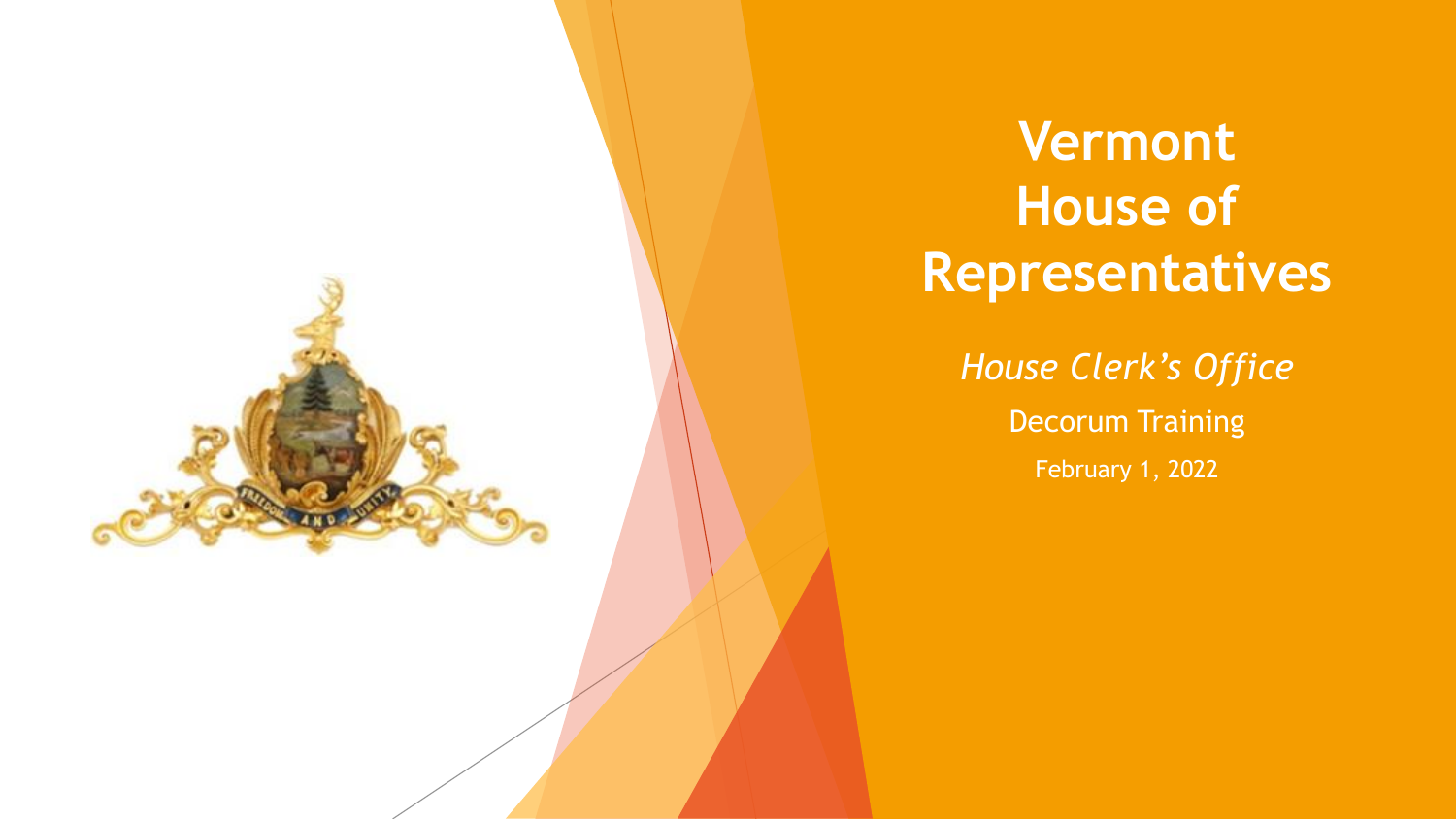# House Clerk's Office:

Your House Procedure Resource!

Chris Ditmeyer, *Clerk Assistant* Melissa Kucserik, *First Assistant Clerk* Rebecca Silbernagel, *Journal Clerk* Alona Tate, *Second Assistant Clerk* BetsyAnn Wrask, *Clerk of the House*

Contact us: ▪ **[House\\_Staff@leg.state.vt.us](mailto:House_Staff@leg.state.vt.us)** ▪ (802) 828-2247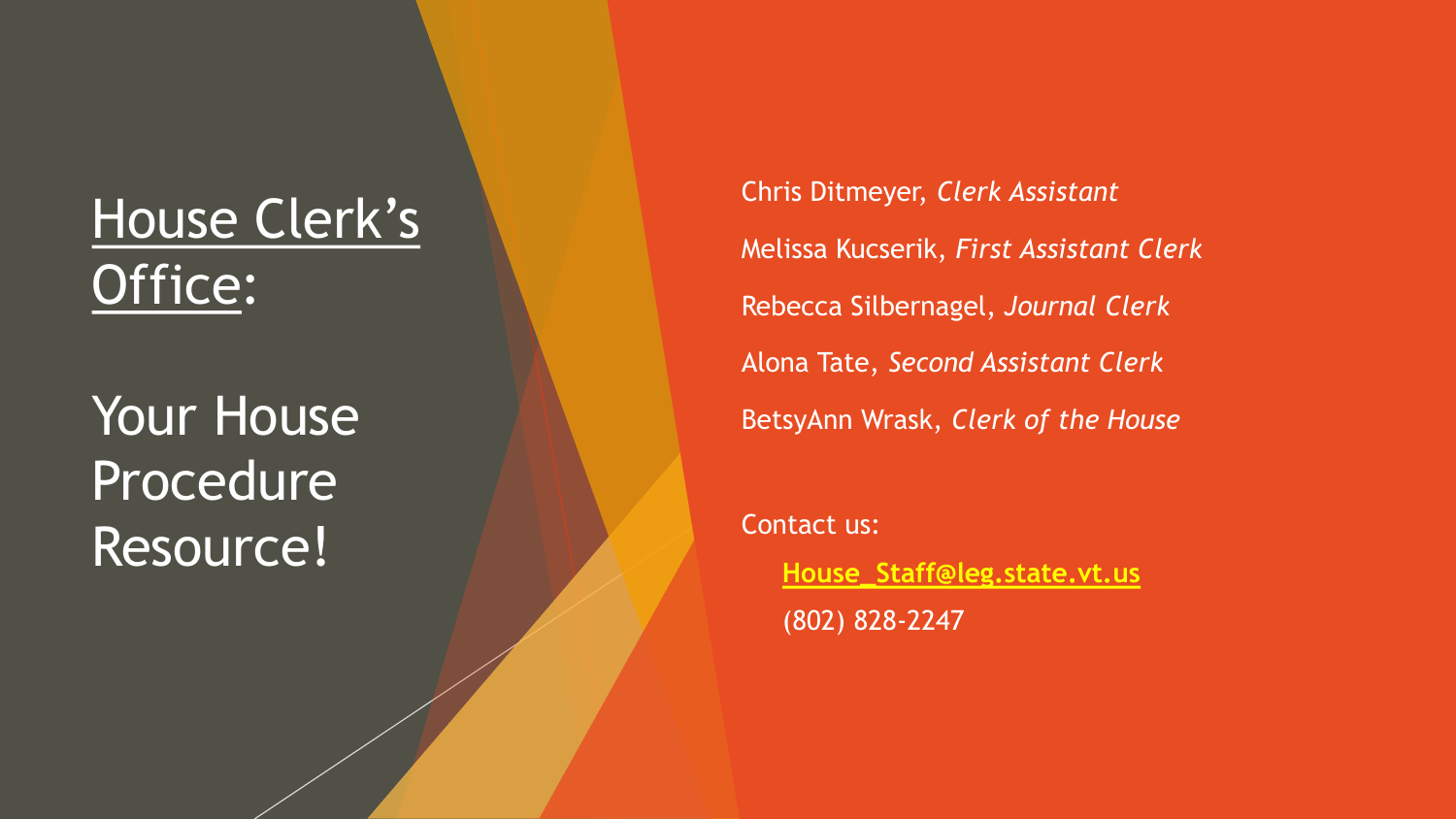### General Principles of Legislative Procedure

#### **Equality of members.**

- $\blacktriangleright$  "For any democratic group to be able to operate, acceptance of the principle of equality of members is essential . . . Equality is essential to secure the acceptance of decisions of the body." *Mason's* Sec. 49-1.
- "The process of electing representatives to exercise the plenary powers of the people presumes that each representative is of equal status as every other representative." *Mason's* Sec. 49-2.

#### **Order and efficiency.**

- $\blacktriangleright$  "In order for a legislative body to work efficiently together, there must be an accepted manner of doing things." *Mason's* Sec. 50.
- $\blacktriangleright$  "In the interest of saving time and effort of the members and avoiding confusion, the most direct and simplest means of accomplishing a purpose should be followed." *Mason's* Sec. 52.

#### **Debate and vote on specific questions.**

- "An important practical principle is that only one proposal can be considered at a time." *Mason's* Sec. 53-1.
- ▶ Members "must have an opportunity to debate the proposals to be voted upon. They have the right to express their opinions and hear the opinions of others to aid them to come to an agreement and reach valid joint decisions." *Mason's* Sec. 42-6.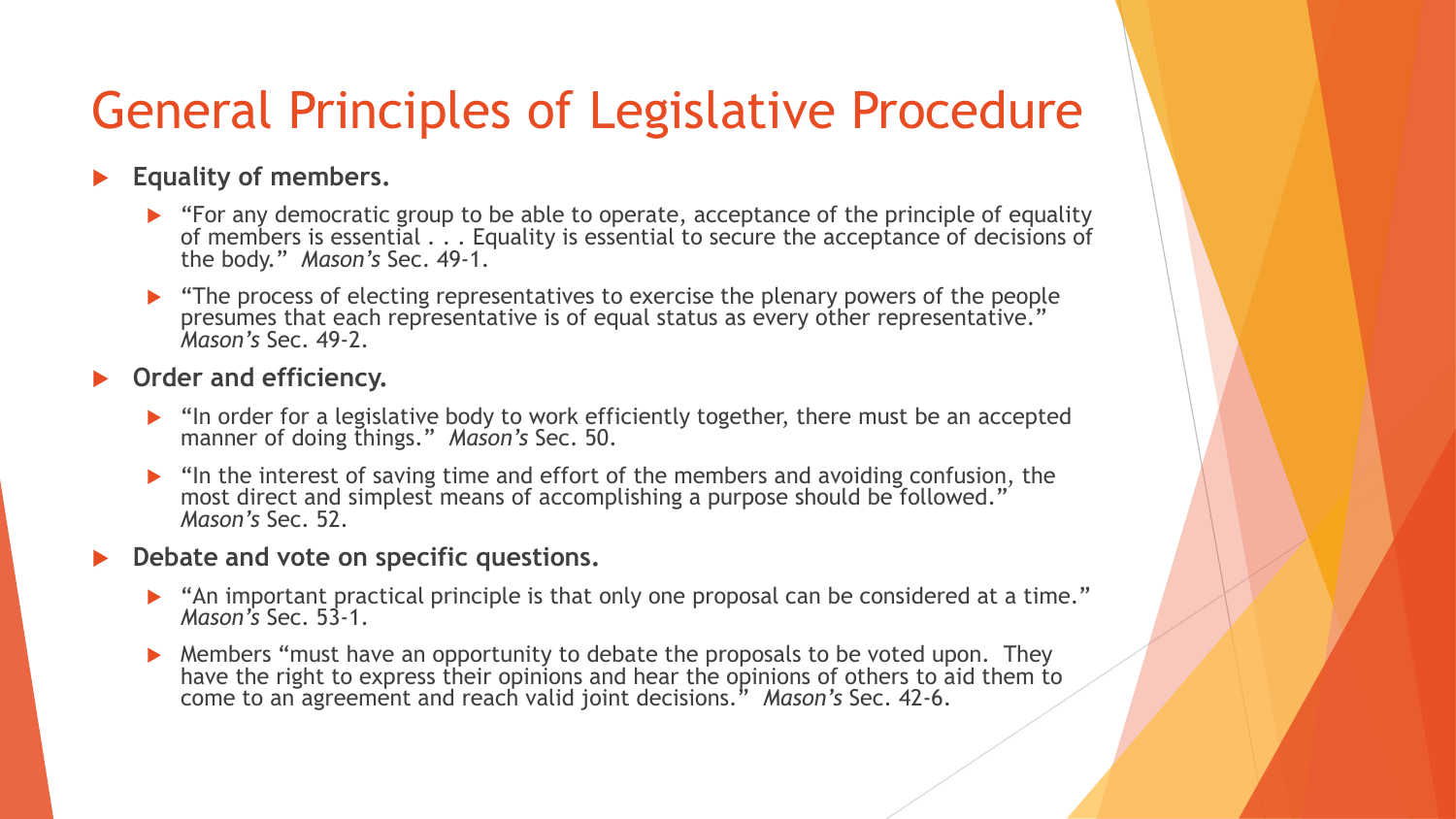# General Outline of a Legislative Day

- Moment of Silence or Devotional.
- Pledge of Allegiance (on Tuesdays).
- Bill introductions and referral to committee or, for committee bills, placement on next day's Notice Calendar via [House Rule 48.](https://legislature.vermont.gov/assets/Rules/House-Rules-2-25-2021.pdf)
- Bill referrals to money committees via [House Rule 35\(a\)](https://legislature.vermont.gov/assets/Rules/House-Rules-2-25-2021.pdf).
- Reading of resolutions, with three options via **House Rule 52:** 1) Read and adopt; 2) Read and place on next day's Action Calendar; or 3) Treat as a bill.
- Announcements.
- Action Calendar, a.k.a. "Orders of the Day."
- Announcements.
- Adjourn until next legislative day.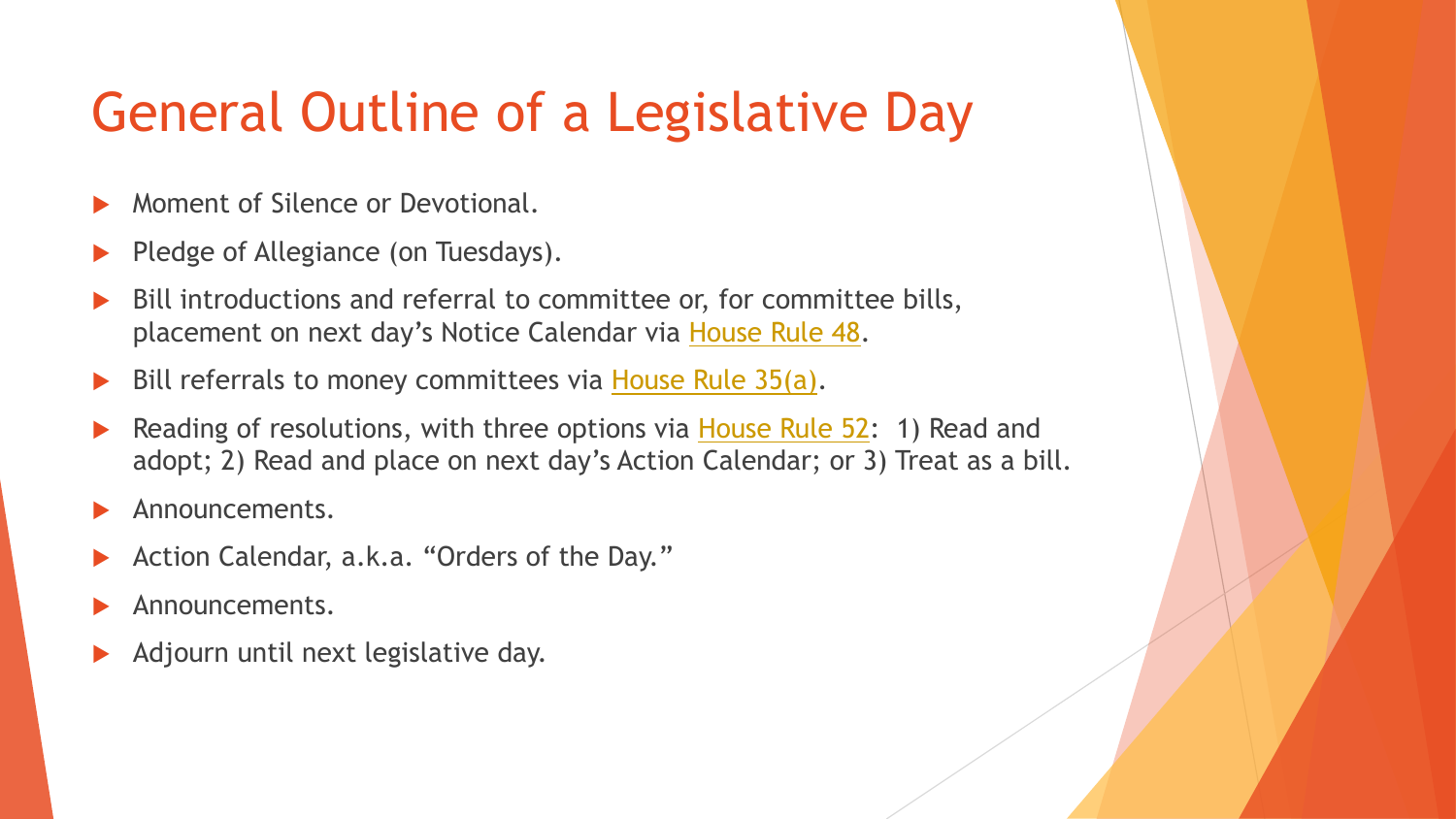# Hybrid Operation: General Overview

**IN-PERSON** = Members in Chamber

#### **Being recognized.**

- Must be at your desk or alternative seating to be recognized.
- Stand to be recognized and sit down if not recognized. If you are unable to stand, raise your hand to be recognized.

#### **Audio.**

- **Diam** Only turn on your desk microphone while you are speaking and turn it off when you are done speaking.
- Do not turn on your microphone to vote.
- **Remain quiet while others are speaking** – even whispered conversations may be heard across the chamber.
- **Zoom.** In-person members should **NOT** log in to Zoom.

**REMOTE** = Members anywhere else

- **Being recognized.**
	- Raise your Zoom hand to be recognized and keep it raised until recognized.

- **Audio.**
	- Remote members should always be muted unless they are speaking or voting.
	- **PLEASE REMEMBER TO MUTE YOURSELF**  when you are done speaking.
- **Zoom.** 
	- Remote members must participate from their individual Zoom profile.
	- Members should **NOT** log in through any group Zoom.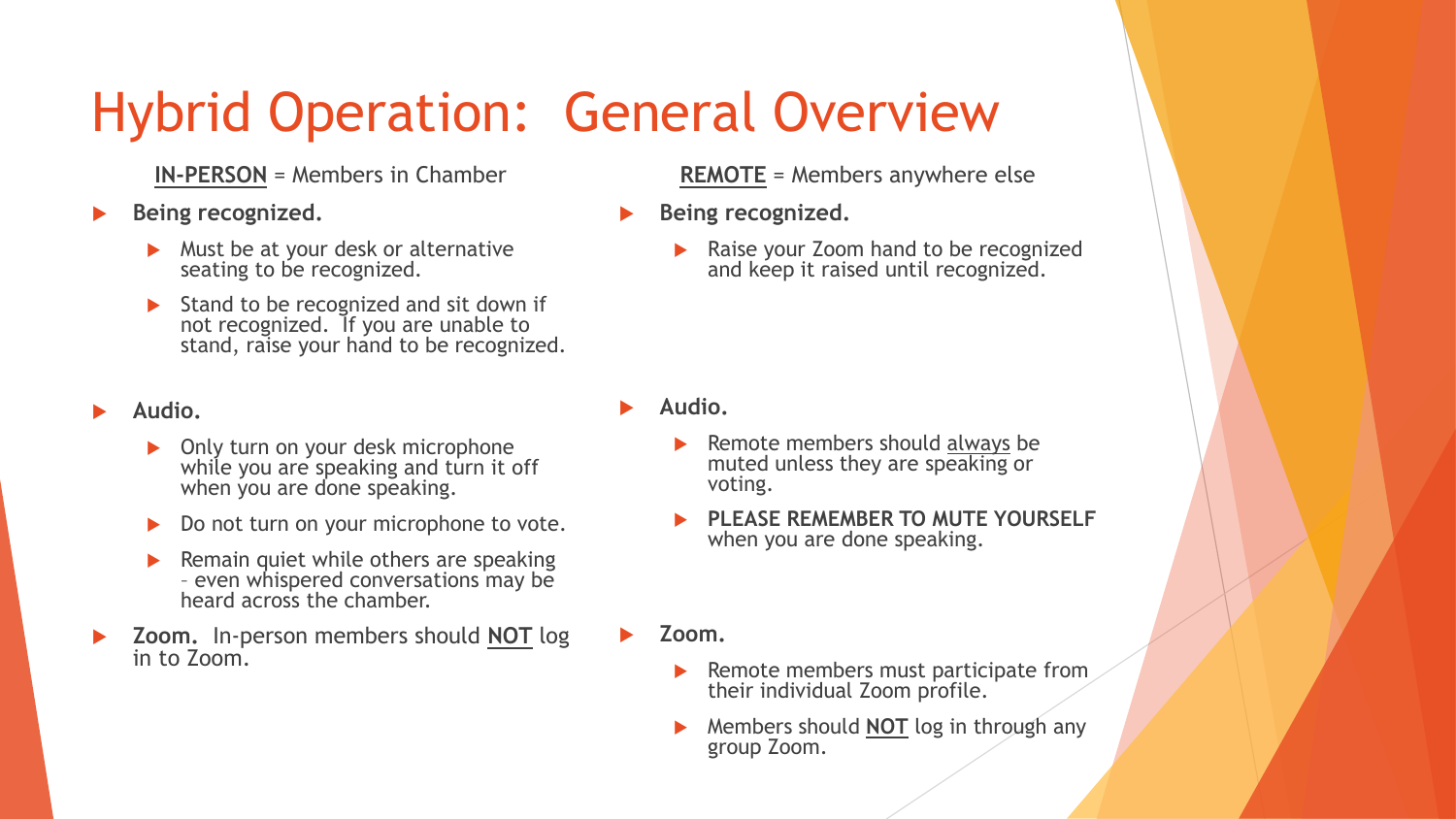## General Chamber Operation & Policies

**Lights and bells.**

- Bells will ring and a red light will blink approximately five minutes before session begins.
- A separate bell will ring when a roll call is about to begin.
- **Food and drinks.** Food and drinks are prohibited in the chamber, except that members can drink water and store their water bottle on the shelf under their desk.
- **Electronics.** Electronics are permitted on the floor for legislative purposes, *but electronics should always be on mute!*
	- Be aware that your electronic device is visible to others in the chamber and potentially on the chamber livestream.
- **Attire.** Members should wear professional attire when attending a House session.
- **Points of Order.** When a member stands to raise a point of order, the member whose conduct is being called to order should sit down until the Speaker rules on the point of order.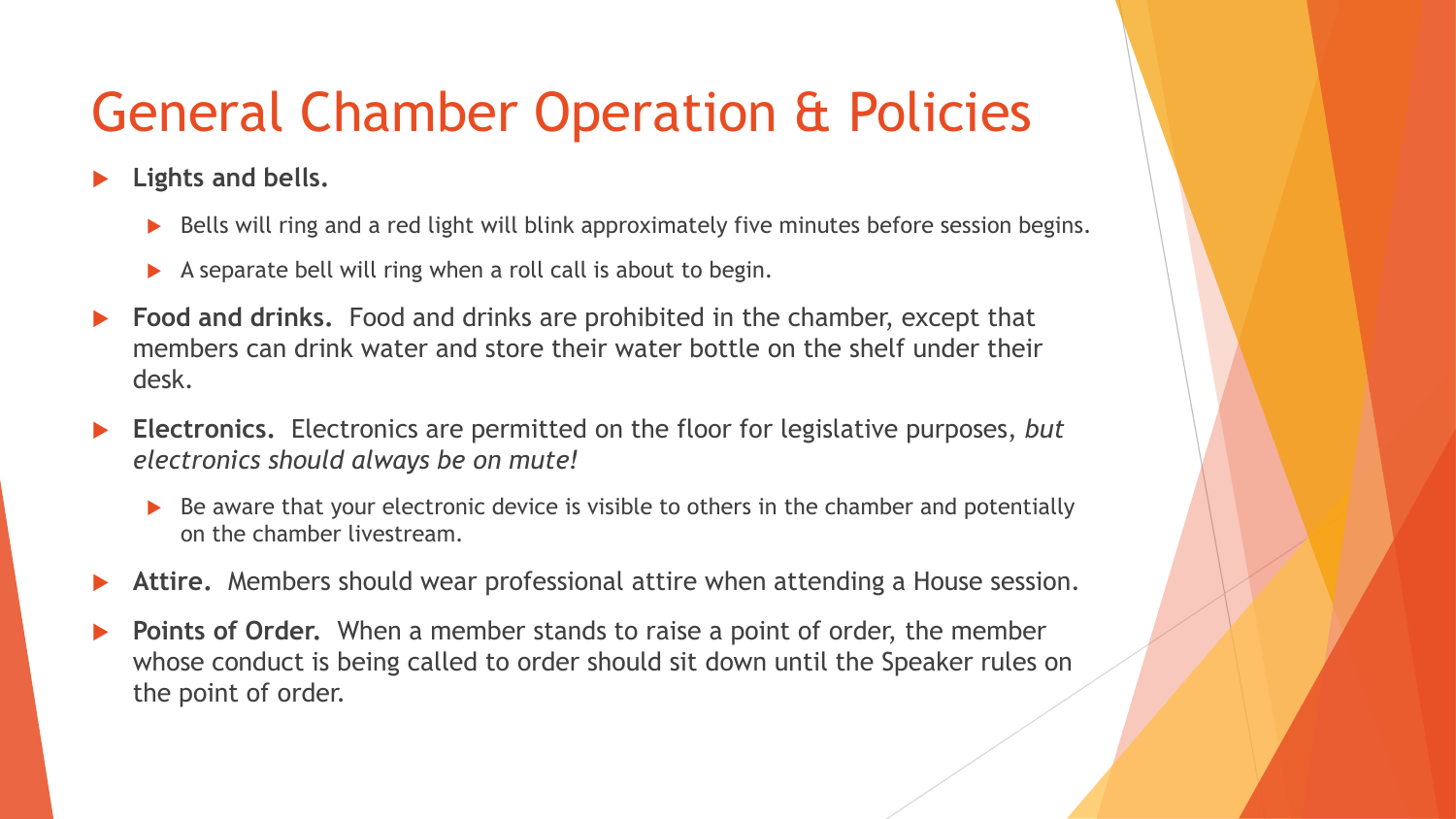## Devotionals and Announcements

- Devotionals and Announcements should not be used to advocate policy.
	- Policy advocacy is conducted through the legislative process of sponsoring bills and resolutions.
- Purpose of Devotionals: A devotional helps to set the tone at the beginning of a legislative day and allows a few moments for reflection and contemplation.
	- $\triangleright$  No one (including members!) is permitted to enter the chamber while devotionals are being conducted.
- Purpose of Announcements: General announcements of events and miscellaneous motions outside the Orders of the Day (ex.: motion to relieve a committee of a bill and commit it to a different committee).
	- ▶ Do you have a "*Point of Personal Privilege*" to announce? **Probably not!** These are matters "affecting the rights, reputation[,] and conduct of members of the body in their representative capacity" and "must relate to persons as members of the body or relate to charges against their character that would, if true, incapacitate them for membership." *Mason's* Sec. 222-1 and -2.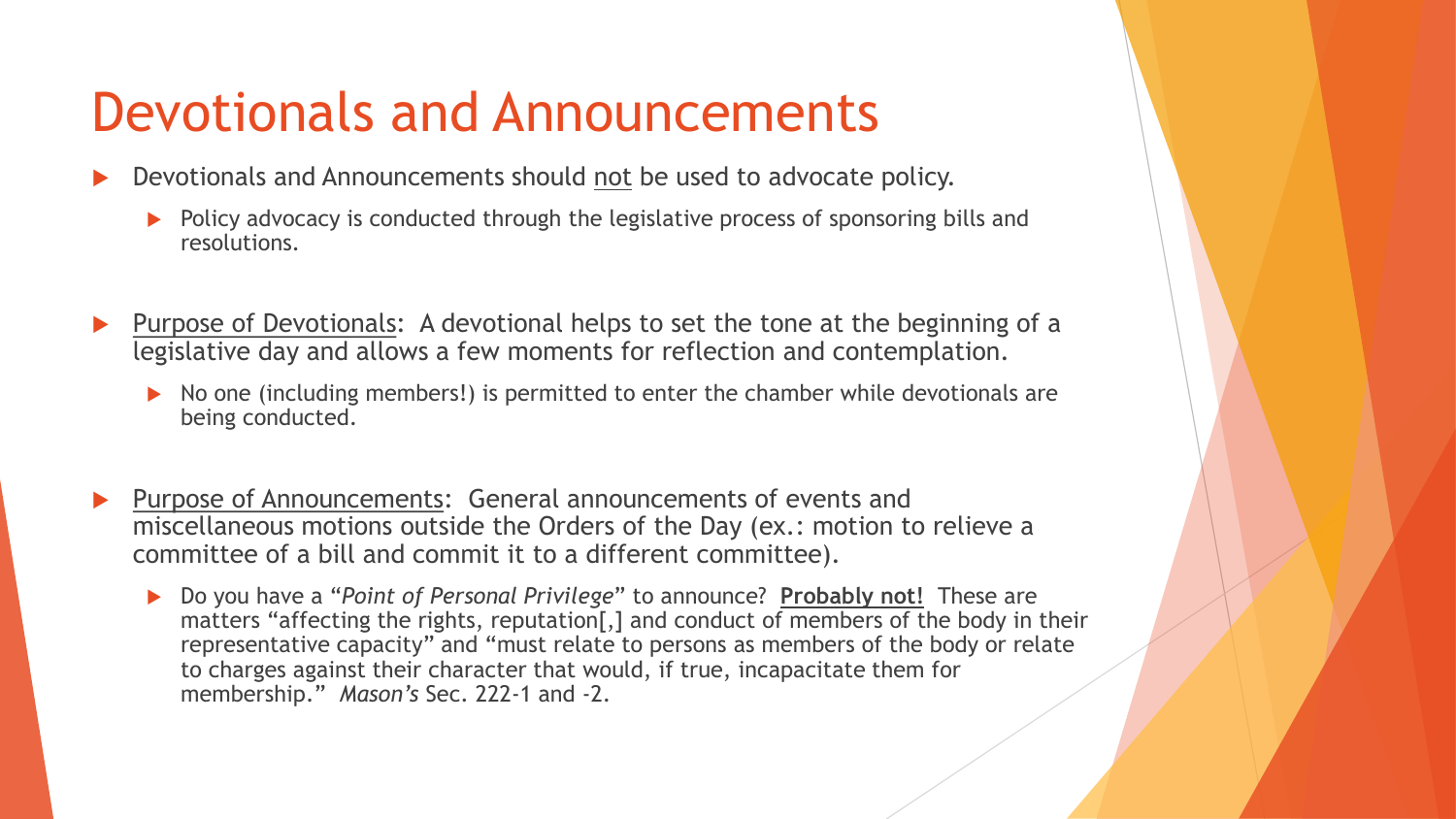## General Principles of Debate

- **It's about proposals, not members.** No personalities in debate.
	- Avoid referring to members by name; instead, try to refer to them by town: "The member from [*X Town*]."
	- "A member, in referring to another member, should avoid using the member's name, rather identifying that member by district, by seat, as the member who last spoke[,] or by describing the member in some other respectful manner." *Mason's* Sec. 124-2.
- **Debate through Speaker.** Direct all debate and related questions through Speaker:
	- "Madam Speaker, may I interrogate the member from [*X*] Town?"
	- "Madam Speaker, can the member tell me [*question*]?"
	- Signal when your interrogation is complete: "Madam Speaker, I thank the member."
- **Props.** No props in debate:
	- $\triangleright$  No advocacy pins or signs.
	- **►** See also the [Legislative Face Mask Policy,](https://legislature.vermont.gov/Documents/2022/WorkGroups/Joint%20Rules/Highlights/Legislative%20Face%20Mask%20Policy(rev.1-12-22).pdf) which requires member masks to conform to the chambers' custom of prohibiting props in debate.
	- Any handout must be: 1) Signed by the member offering it (ex.: bill reporter); 2) Pre-approved by Speaker; and 3) Distributed through Clerk's Office.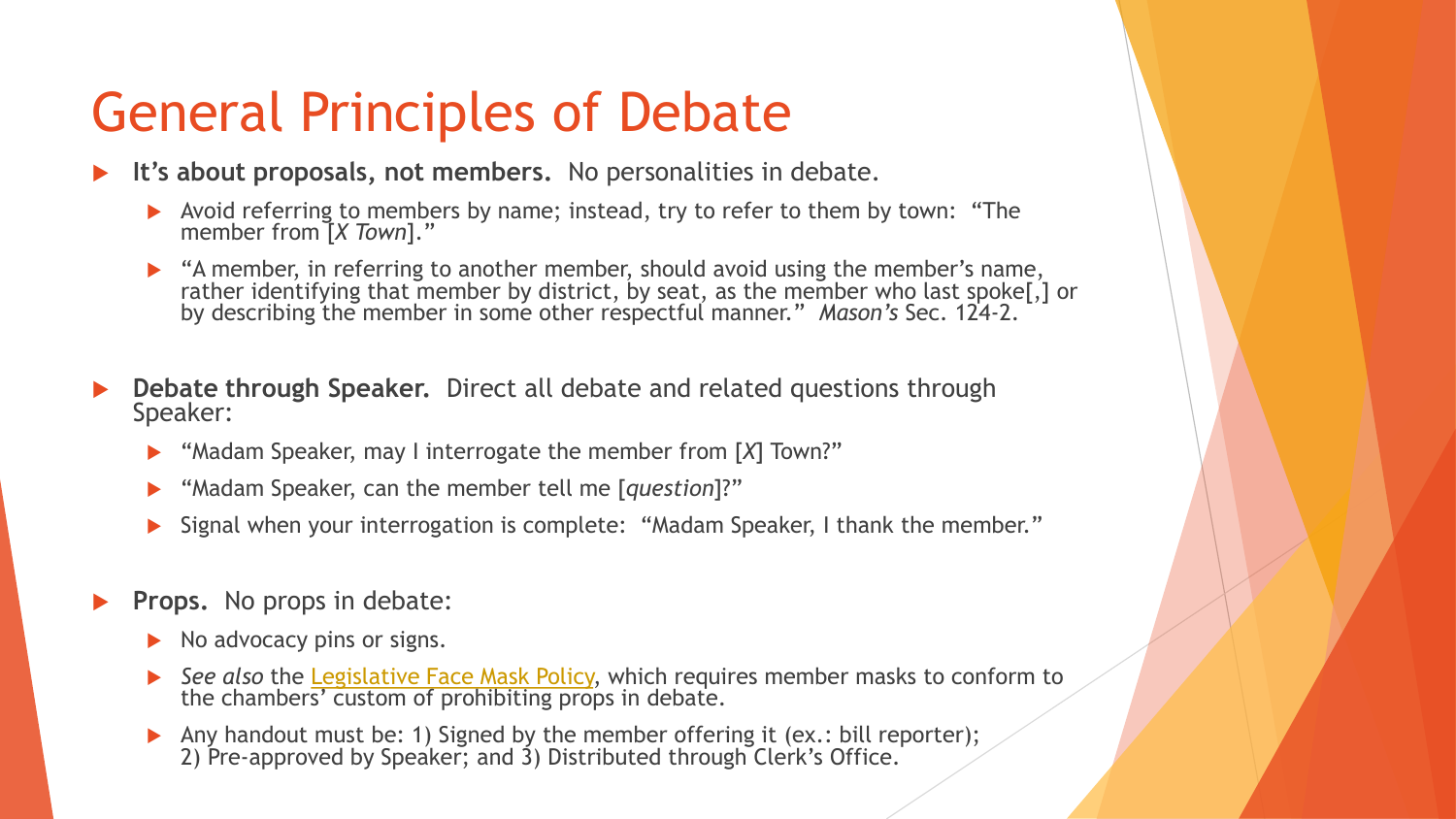### Voting Procedures: Voice Vote

- Method of voting:
	- ▶ Vote "Aye" if in favor; or
	- ▶ Vote "Nay" if opposed.
- Before the Speaker announces the result of the vote including *after* the Speaker states that "the [*Ayes or Nays*] appear to have it", but *before* the Speaker announces that "the [*Ayes or Nays*] do have it" – a member may ask for a DIVISION or ROLL CALL.
	- Please request this LOUDLY and be ready to identify yourself as the individual requesting the division or roll call.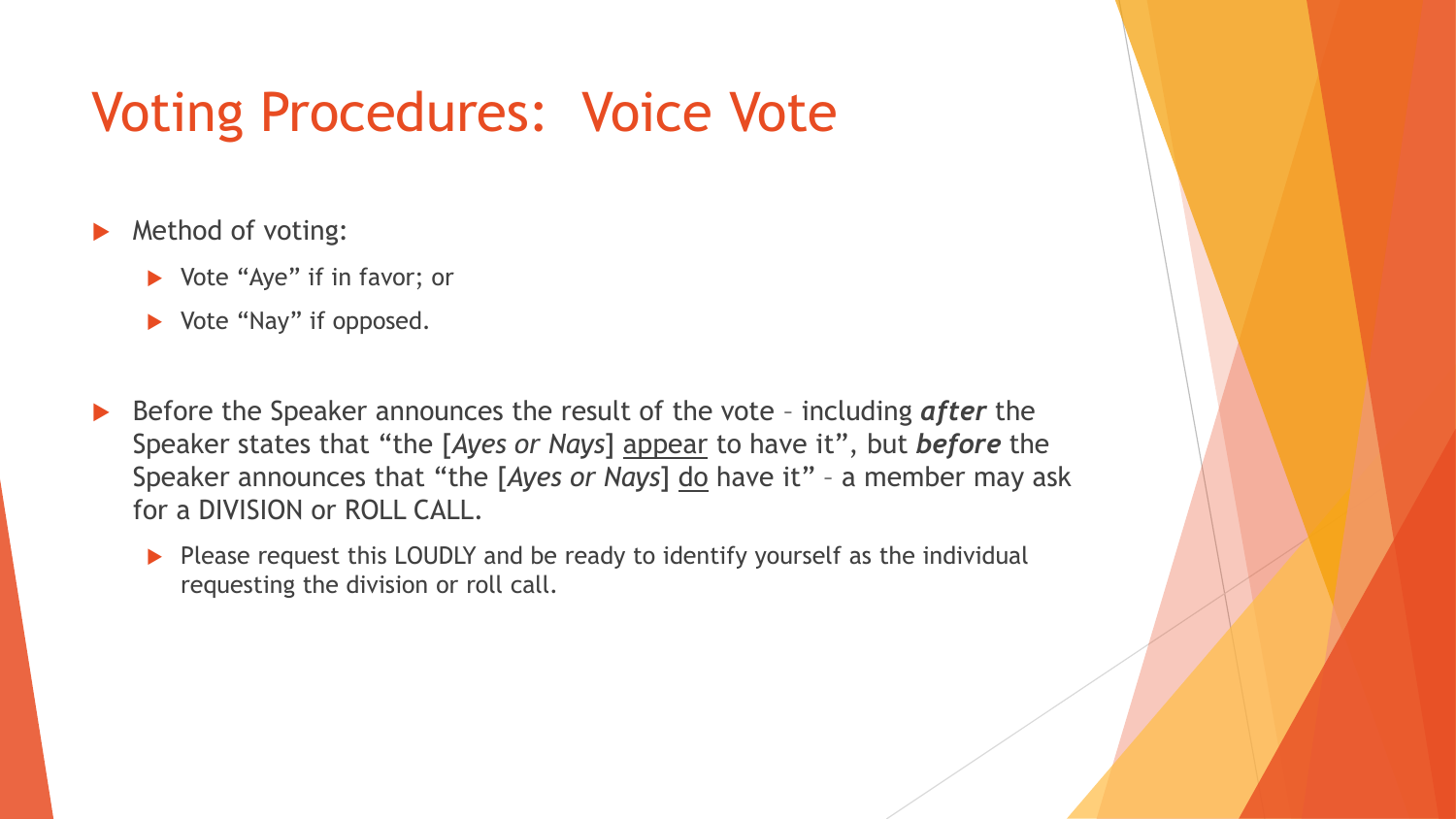## Voting Procedures: Divisions

- ▶ When a vote by division is conducted, the clerks first count and record those members voting Yes, and then those members voting No.
	- Members voting in the chamber should stand (or raise their hand if unable to stand), and members voting remotely should raise their Zoom hand.
- $\blacktriangleright$  If a member would like to request a ROLL CALL, the member must do so before the Speaker announces the result of the vote by division.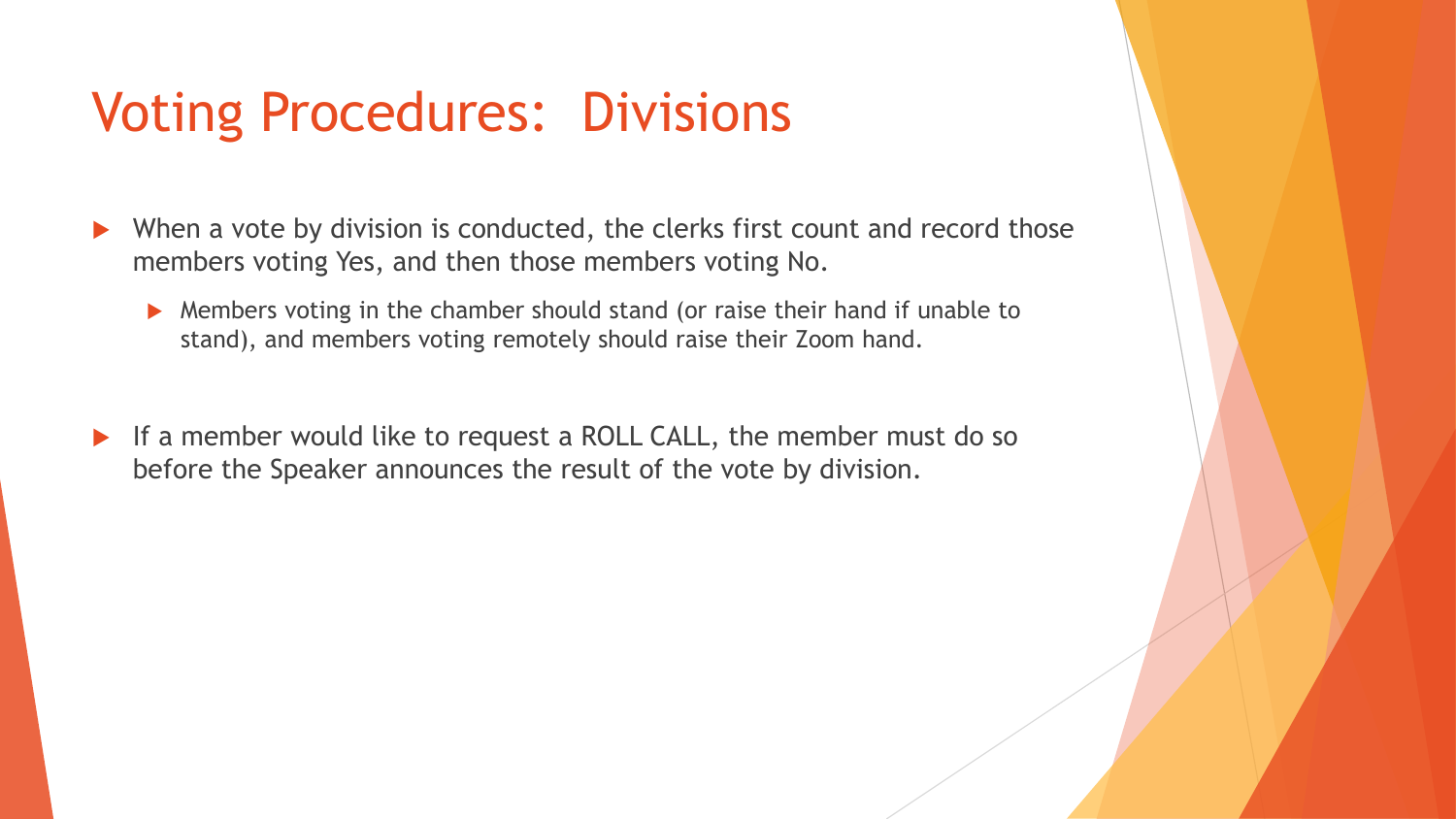# Voting Procedures: Roll Calls

- The Roll Call bell will ring when a roll call is about to begin.
- All electronics must be turned off. Members should be in their designated voting location and remain AS QUIET AS POSSIBLE so that the clerks can hear members' votes.
- ▶ When the Speaker directs the Clerk to start the roll, the roll will be called alphabetically until the first member responds, and then there will be a short break to allow the Clerk's Office to prepare for the roll call.
	- During this break, only members are permitted on the floor.
- All members who are present must vote when their name is called.
- When the Clerk calls your name, please vote in a loud, clear, and plain voice:
	- ▶ "Yes" if in favor; or
	- lacktriangleright Wo'' if opposed.
- For members voting remotely, if you are unable to have your video on, you must verify your identity before voting: "I certify that this is Rep. [*X*] of [*Y Town*], and I vote [*Yes or No*]."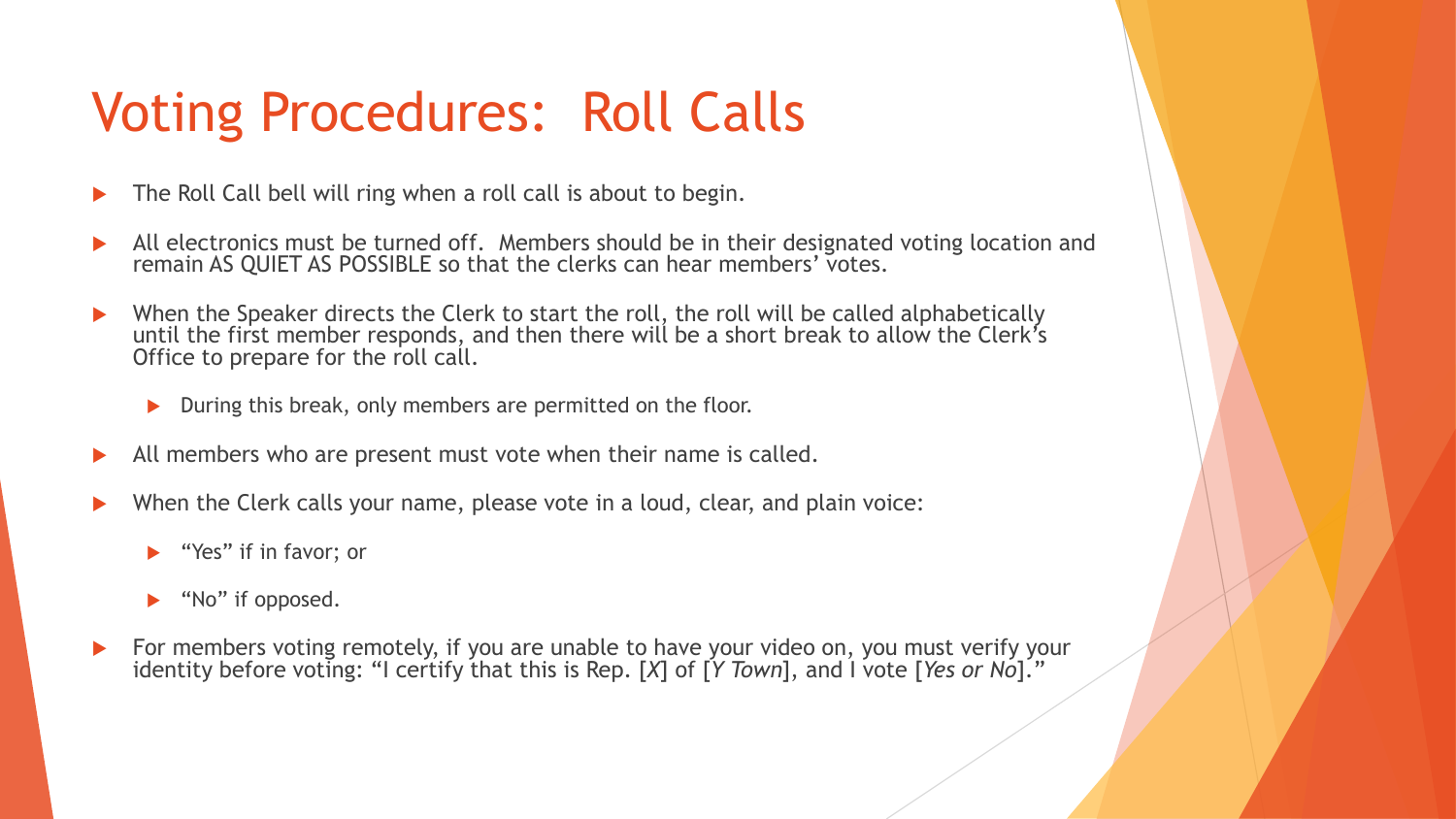## House Journal

▶ [Vt. Const. Ch. II,](https://legislature.vermont.gov/statutes/constitution-of-the-state-of-vermont/) § 9 established the House Journal as the House's official, constitutional record of the House's votes and proceedings, including members' individual roll call votes and any accompanying vote explanations.

[House Rule 19:](https://legislature.vermont.gov/assets/Rules/House-Rules-2-25-2021.pdf)

- Requires the Clerk's Office to prepare the Journal; and
- Prohibits devotionals and members' comments during debate from being recorded in the Journal.
- [House Rule 70](https://legislature.vermont.gov/assets/Rules/House-Rules-2-25-2021.pdf) requires members to submit their roll call vote explanations to the Clerk's Office "immediately" and "in writing[,]" and generally recommends that vote explanations be "infrequent and brief."
	- If you explain your vote, **please email your explanation to the Clerk's Office – [House\\_Staff@leg.state.vt.us](mailto:House_Staff@leg.state.vt.us) – as soon as possible** so that it can be included in the Journal.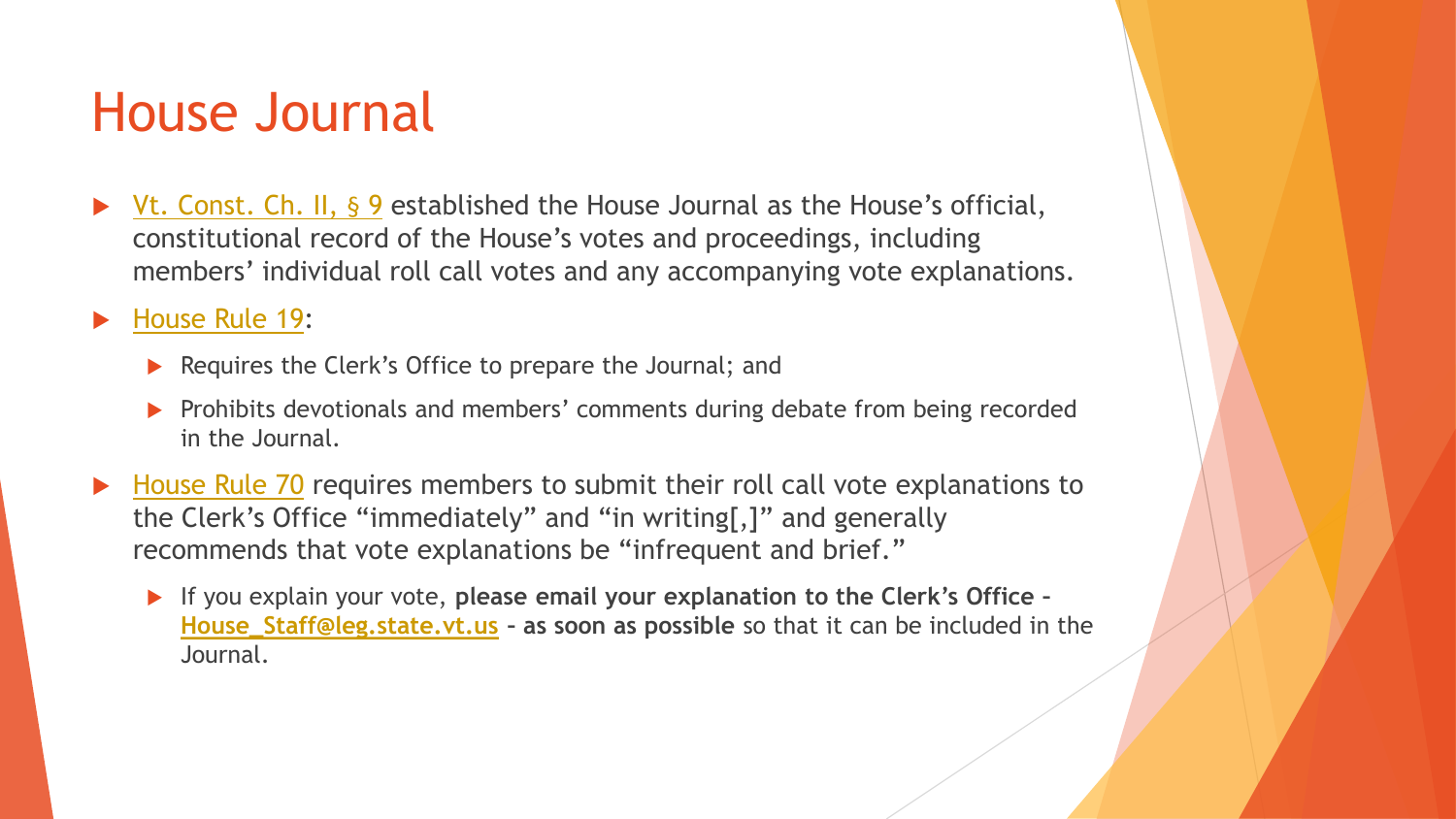## Other General Information

- **Calendar and Journal.** Read the Calendar everyday to find out that day's agenda, and review the previous day's Journal.
- **Pages.** Pages are eighth graders who have applied and been accepted to the Page Program. They help to pass paper communications in the Chamber and around the State House.
	- If you have a note that you would like the pages to pass for you, please get their attention by LIGHTLY tapping your pen on your desk, or by holding up the paper you would like them to pass. Please include the seat number or the committee room number if known.
- **"The Line."** Watch the line!
	- **Pages are prohibited from breaking the invisible line from the Speaker to the** member(s) speaking on the floor.
	- Members should also be respectful of the line and try not to break it whenever possible.